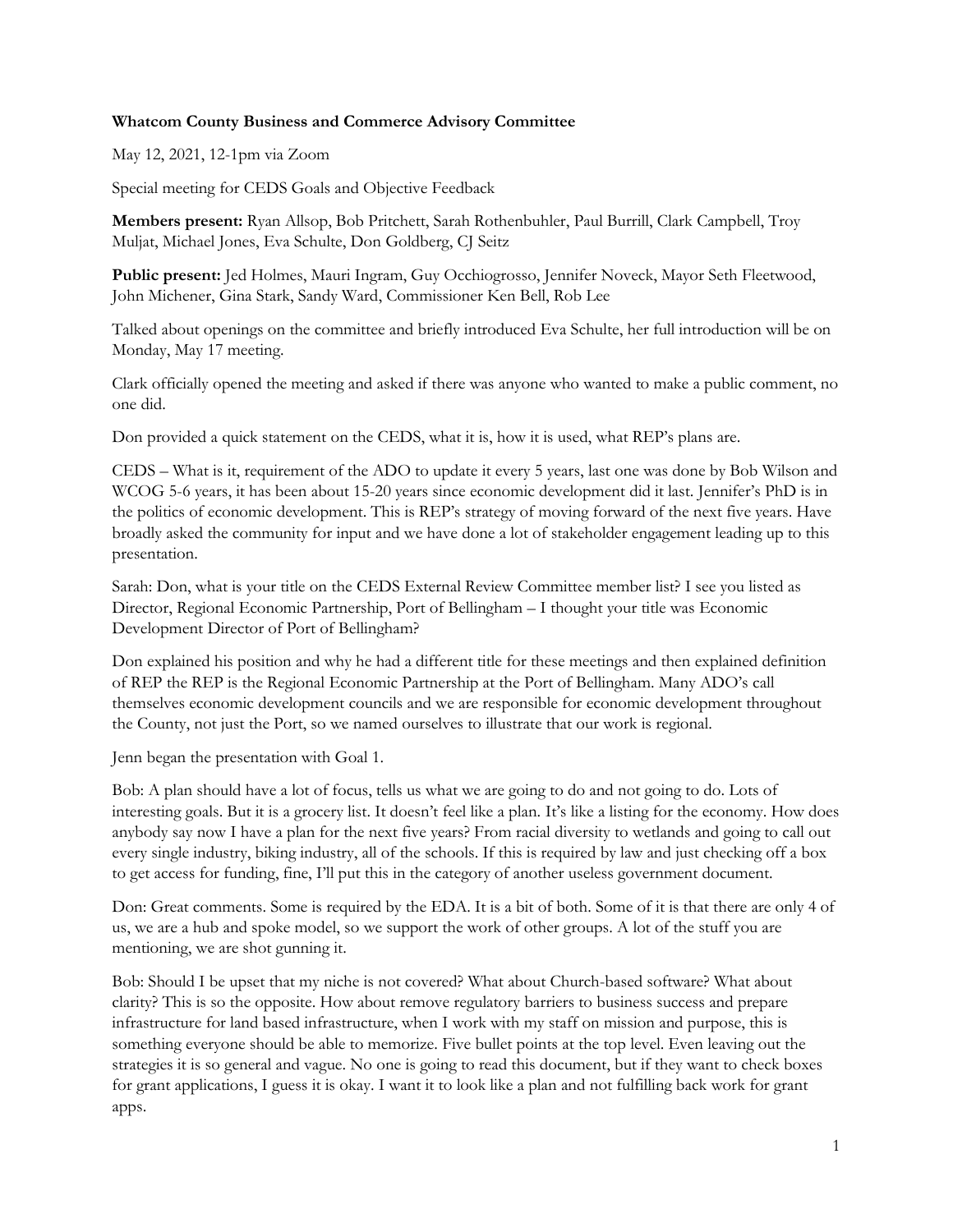Don: Comments understood.

Ryan: Wouldn't we be better suited as a board to tell you which you think? I was able to comprehend the two page document and ask for childcare, but this is so lengthy it was hard to identify where to start to give comments.

Jenn: Well, you can give comments generally or by goal. Does anyone have any comments for Goal #1 on infrastructure?

Bob: No reference to airport, air travel. That is critical infrastructure.

Sarah: We agree and he's right for Objective 4- We would love to help with bringing more air traffic suppliers to our airport. Just with Birch alone, a small business, our employee base represents 1 to 2 trips per week where we are driving I-5 to Sea Tac to fly elsewhere and we would much rather be flying out of Bellingham but the flight options are limited and usually full. And these stats are from just this last 9 months where travel has been down.

Infrastructure – Are we doing anything to go after American rescue plan in regards to highway improvements? Snohomish County has done an excellent job with their economic development organizations and ports collaborating and going after grants to help fund their road improvements. Our I-5 corridor is so dangerous from Skagit to the Canadian border, now that traffic is nearly back to normal, we're back to seeing traffic from accidents almost every day and that's with the border still being closed. When the border opens up there's going to be even more pressure on the I-5 corridor.

Regarding Objective 3: wonder about if there has been looking into wasted energy, incineration plants, looking at what Denmark has done? Historically in our county we've had recycling programs since the 60s or 70s, some of those contract holders would collect recycling and incinerate anyway because its cheaper. because of cost and lack of options on what to do with gathered waste. There is a lot of talk about waste/land fill issues and waste product leeching in the grounds, and collected garbage being sold to developing countries where our waste ends up buried, on barges, in the sea, etc incineration is something we should look at seriously. We have some beautiful areas that are dedicated to heavy industry, why not look at funds from the American Recovery Act and go after a 'transitioning waste to usable power' incineration facility. This may be the most responsible way to deal with garbage our community generates and could also provide another form of sustainable power. If you look at Denmark facilities, they even turned one into a park workout, facility as well.

Don discussed some work on infrastructure to date in response. He noted that this is primarily the work of Public Works and WCOG, who work on transportation issues. Don also mentioned that Senator Ericksen has been supportive of infrastructure funding, though in the past the state and federal funding has not come through, but we are hopeful with the new Relief and Infrastructure funding at the federal level that we will be able to address some of these issues.

Sarah commented that Ericksen has been trying to bring attention to funding and improvement of our Skagit to Canadian border I-5 corridor improvements for years and has been very lonely in his work—Maybe we could also have Eriksen and member(s) of WCOG's present at one of our fall meetings so that we can see how we can help.

Clark: It does read like a laundry list. Maybe this is something for the executive summary, there's a lot of "support and promote" and reference to other reports. It would be good in exec summary, to see what are the real priority stress points and to actually rank them. It is hard to see what is new and what is currently or continued funding and support for what we are already working on. Highlight new work. Here's what we are doing now, it's needed. With our team, we start with what we are going to stop doing. What are we going to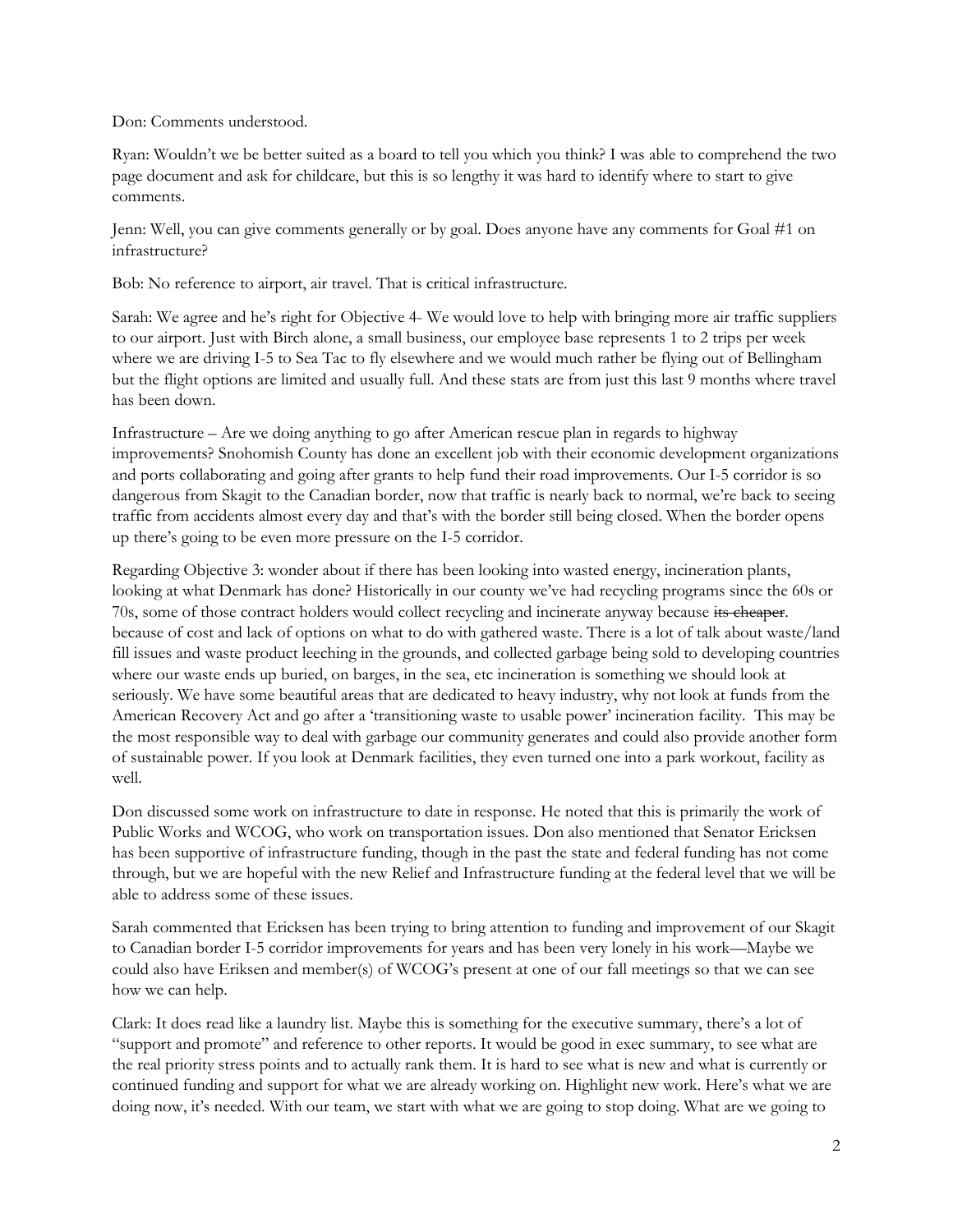stop doing, so the things we do do are given greater focus and priority. Once we've killed it, let's move on and prioritize. What are we going to do more of, what is new. The document is hard to filter right now.

Don: Agreed, we had support in there so often because we work with other agencies, trying to stay in our lane.

Clark: What are we acting on, rather than support and promote. What do we want to prioritize for funding?

Sarah: Agreed, In our response/recommendations on CEDS we focused on potential action items. We support the thoughts listed but we don't need another layer of telling people good job identifying the challenges.

Clark: Energy infrastructure and renewable – what are we doing? County-wide planning and permitting, in this committee focusing on the County and not cities has proven a problem so I'd consider adjusting that language.

Don: Jenn and I are involved with the county land study.

Don: Goal 2 – need for workers has never been bigger for a lot of reasons, but we want to figure out how to align employers, education, jobs together.

Sarah: Yes, WBA has been on the forefront of this issue, there is a stigma that Whatcom County doesn't have good jobs. There are so many good businesses in our county with sophisticated training programs and good paying jobs, good benefits and flexible work schedules. And these are available now for kids who are continuing their education and can work during their breaks and also kids going directly into the workforce. Birch and WBA has been working for a lot of years to connect directly with schools, counselors and kids.

Clark: Path to 70% initiative I had not seen before. What struck me is that the numbers are low and even setting 70 seems low bar for our country. Are there things that are specific to getting credentialed beyond high school. What about Seattle Promise? That's a costly measure. If you think you can graduate and just work, less options than if you do a 2 year credentialed program.

Don: Even Lynden Doors has their own program.

Sarah: Most businesses in Whatcom County have their own training programs

Jenn discussed how this is addressed in the Objective regarding supporting work-based education and employer driven programs.

Clark: Is the shovel ready projects bit already happening?

Don: Not enough.

Don then explained that there are some sites available but a lot of work needs to be done to make them shovel ready, for example, Cherry Point requires a lot of infrastructure (water, electric, sewer) as well as road changes in order to be serviceable to industrial users. There are also some in Bellingham, but most have been filled or were developed many years ago, so availability is low.

Clark: Are there any now?

Sarah: Of the port property, what is the percentage that is open and vacant?

Don: We are under 2% vacancy.

Troy: That's Port properties, existing buildings, not raw land.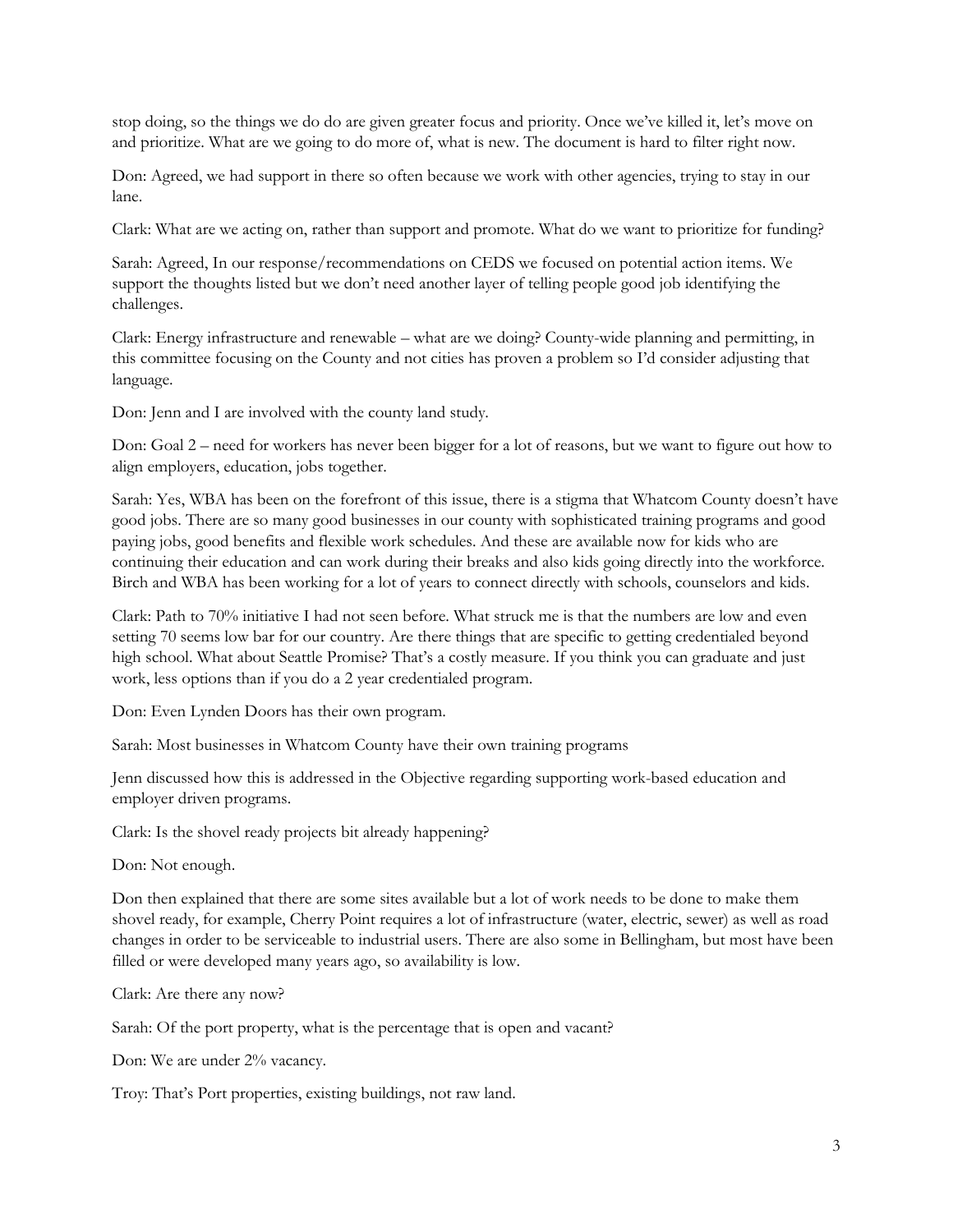Ryan: And not capacity.

Sarah: Could we look at that? Don, can you add a presentation on the port property in Whatcom County, land and buildings, what is occupied and how 'shovel ready' might be applied to the vacant port property since this is land sitting, available now? Perhaps you can apply 'shovel ready' goals and objectives to port properties.

Ryan: Port should look at selling not just renting. It doesn't compete with private sector. Would love to see a presentation on that and it aligns with this.

Michael: Regarding Shovel ready sites, recently (a decade or so ago), heading north to Ferndale near the Harley dealer, that is a planned development site, put in the infrastructure and pads, almost built out. Other side of the freeway is similar situation, city did road, sewer, water, near the Lummi fish market, to the west of that there is a private developer who did something similar. The government side of that stuff is not full on prepping sites like that, we don't own the property and don't have the money, but an example in Blaine where Odell Rd we built a truck route, improved street, added s, w, e infrastructure for industry, then it waits for the developer to build on and around it. My comment on this goal is what does consumption.

CJ: What about local investment in Goal #3? I'd also maybe suggest saying "consumer consumption" so people do not think it is environmental.

Sarah: Can we start with addressing permitting climate in Whatcom? We hear it all over the US, we hear that businesses set up in CA, while CA has stringent hoops to jump through in the business world, at least they are clear cut and you know what you are dealing with. Washington State is known as one of the worst for having moving targets versus clear cut rules and Whatcom regularly is identified as one of the worst counties for this in Washington State. You see good people in permitting offices regularly contradicting each other, going back on permits already issued and adding more requirements, it depends on the day and who is available to talk to.

Michael: Can we start with actions that will do that? That is objective #1 right now.

Sarah: We are available to help with the permitting issues. City permitting issues does impact county and sprawl and the county has permitting issues as well. We have identified some steps to help.

Ryan: Is anybody lobbying the state? Troy, what about multifamily laws? Capital gains tax is a disincentive to do projects. It contradicts a lot of goals. We as a family are thinking do we want to build more here because other state and cities more friendly to work for. Does the County explain the negative impacts to the state?

Don: Within the county we have 7 cities, there are different processes. Different fees.

Michael: We have a lobbyist. We don't lobby for the things that you are talking about Ryan, it is more about keeping revenue streams and govt processes. The chambers and business associations are the ones who do the things you are talking about. Our budget is small so it has to be very focused.

Don: We do it via WEDA. Gina is a board member. Suzanne supports the tiff bill, keeps the bills that are economic development strategies.

Guy: Some state chambers and other orgs that work through local organizations, the BIA is highly involved on the state level, as is the realtors organization. There are many associations at the state level doing this work.